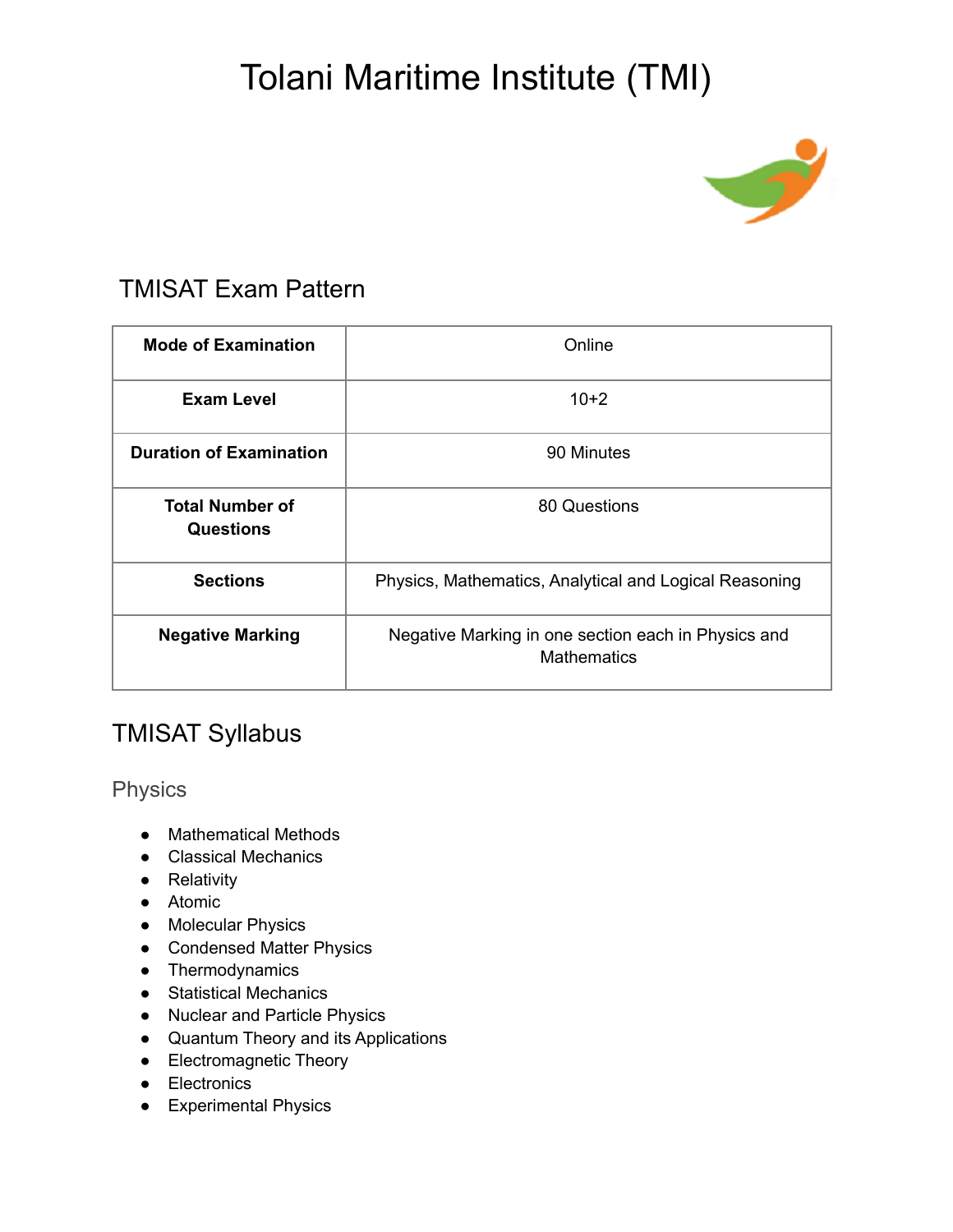## Tolani Maritime Institute (TMI)



#### **Mathematics**

- Relations and Functions
- Logarithms
- Complex Numbers
- Quadratic Equations
- Sequences and Series
- Trigonometry
- Cartesian System of Rectangular Coordinates
- <https://exams.freshersnow.com/>
- Statistics
- Differentiation
- Introduction to Three Dimensional Geometry
- Straight Lines
- Circles
- Conic Sections
- Permutations and Combinations
- Vectors
- Exponential and Logarithmic Series
- Sets and Set Theory
- Probability Function
- Limits and Continuity
- Applications of Derivatives
- Indefinite Integrals Binomial Theorem
- Matrices
- Determinants
- Definite Integrals

#### Analytical and Logical Reasoning

- Alphanumeric series
- Reasoning Analogies
- Artificial Language
- Blood Relations
- Calendars
- Cause and Effect
- Clocks
- Coding-Decoding